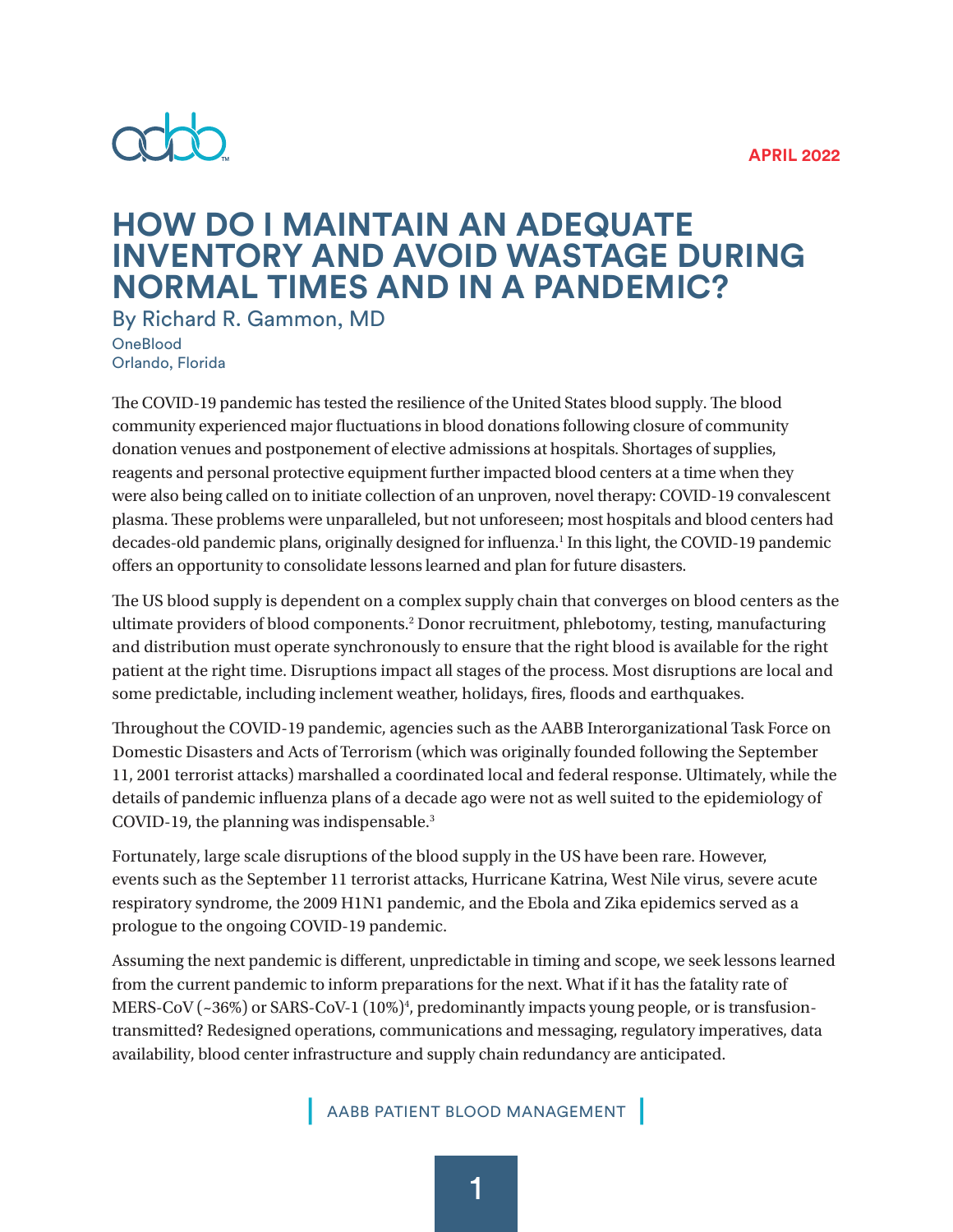# **DEFINITIONS OF SHORTAGES**

Shortage in the blood supply causes a reduction in inventory so that an adequate number of components are not available.<sup>5</sup> Any duration of a long-term shortage is projected to have an interval of greater than two weeks.<sup>5</sup>

Shortages can be mild, moderate or severe.<sup>5</sup> In a mild shortage, the blood supplier's inventory is 25% lower than expected and the hospital's blood supply may be impacted by this degree.<sup>5</sup> In a moderate shortage, the blood supplier's inventory is 50% lower than expected and the hospital's blood supply may be impacted by this degree.5 In a severe shortage, the blood supplier's inventory is 75% lower than expected and the hospital's blood supply may be impacted by this degree.<sup>5</sup> Finally, shortages can be limited to certain types of blood products or widespread, involving multiple components.5

#### **MAINTAINING INVENTORY**

Every hospital should develop a phased plan that responds to the degree of shortage (Table 1). Therefore, understanding the degree of shortage is critical to success.<sup>5</sup> One can compare the current inventory level to the previous week's rolling utilization to get a sense of whether the inventory is appropriate to meet the expected level of need.<sup>5</sup> Once a shortage is recognized, communication between the blood center and the hospital transfusion service, as well as with physicians in the hospital, is essential.<sup>5</sup>

Blood collection centers may be able to provide a daily dashboard showing blood inventory levels and larger suppliers with centers across the US can send a daily email showing the local and national inventory levels.5

Other methods to reduce bleeding or manage anemia should be implemented in hospitals.<sup>5</sup> These include, but are not limited to, use of intraoperative cell salvage in surgical cases with blood loss anticipated at greater than 500 mL, use of antifibrinolytic medications to enhance clot stability, use of acute normovolemic hemodilution (ANH) when appropriate, and identifying and treating iron deficiency anemia in patients with severe anemia due to iron deficiency.<sup>5</sup> Patient blood management (PBM) guidelines, and the most recent evidence for transfusion thresholds, should be reviewed and implemented. RBC orders should be limited to one unit for non-hemorrhaging patients.<sup>6</sup> Orders for more than one unit should either be prospectively reviewed or filled with one unit along with an alert to the clinical team that a second unit is available if needed.<sup>5</sup> Hospitals should cancel all routine blood draws and, when possible, use "pedi-tubes" to reduce the volume of necessary blood draws.<sup>5</sup>

Outpatient blood needs may be different and changes to them should be approached with caution.<sup>5</sup> Outpatients are often "topped-off" or "tanked-up" with an extra unit of RBC or platelets to lengthen the interval between visits.<sup>5</sup> Since health care facilities may have been associated with high risk for COVID-19 transmission during the pandemic, it may be better in some cases to continue larger, less frequent transfusions.<sup>5</sup> Anemia management by micronutrient replenishment can help reduce blood transfusions in patients with iron deficiency anemia.5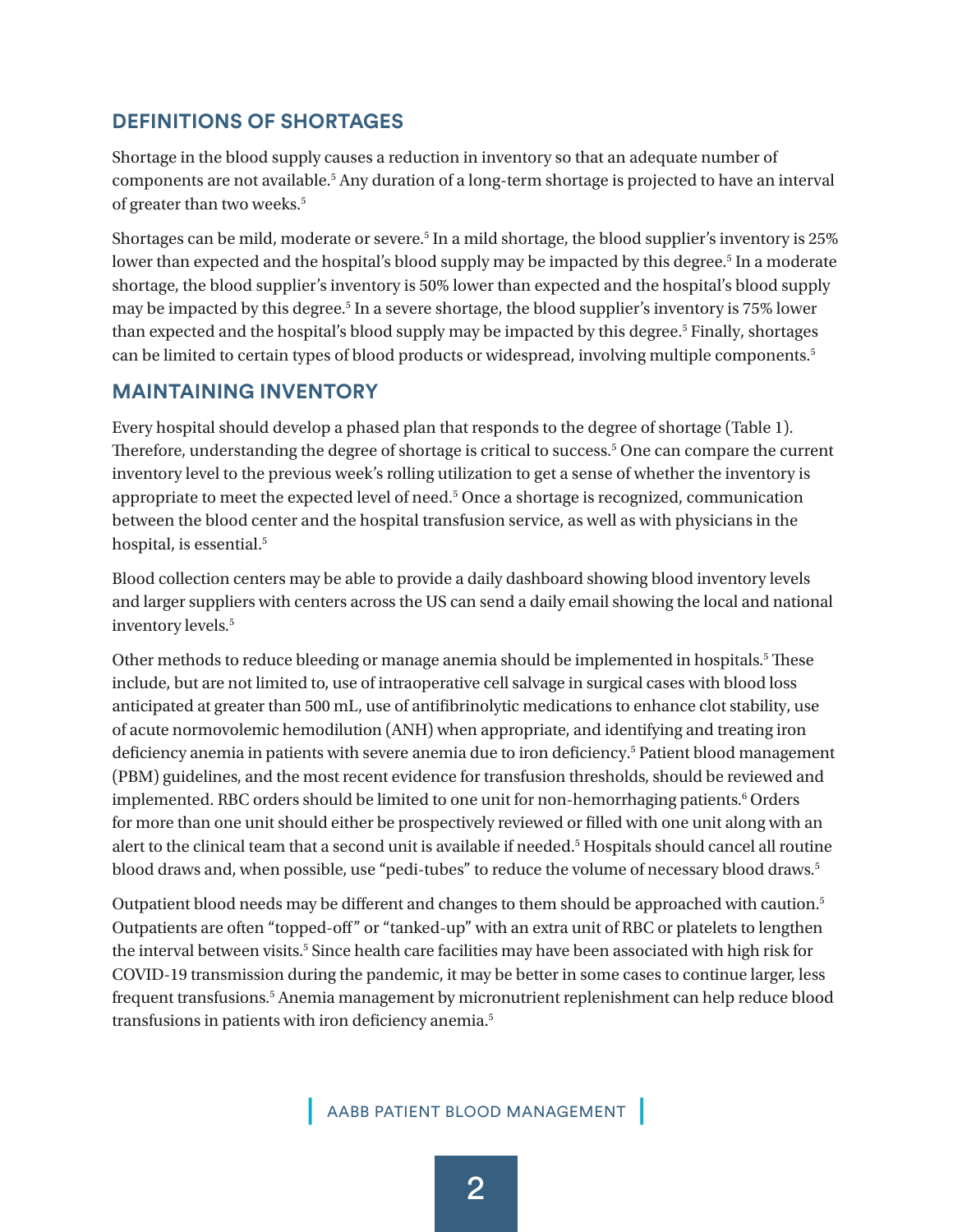#### **TABLE 1**

**Different phases of blood shortages require different levels of response. Suggested responses are shown below.**

| <b>ACTIONS</b><br><b>TO REDUCE</b><br><b>BLOOD USE</b> | <b>SHORTAGE SEVERITY</b>                                                                                                                                                                                                |                                                                                                                                                                                        |                                                                                                                                                                                              |
|--------------------------------------------------------|-------------------------------------------------------------------------------------------------------------------------------------------------------------------------------------------------------------------------|----------------------------------------------------------------------------------------------------------------------------------------------------------------------------------------|----------------------------------------------------------------------------------------------------------------------------------------------------------------------------------------------|
|                                                        | <b>Mild</b>                                                                                                                                                                                                             | <b>Moderate</b>                                                                                                                                                                        | <b>Severe</b>                                                                                                                                                                                |
| <b>Preventing</b><br>transfusion                       | Review and update<br>guidelines; Use<br>pharmacologic options to<br>enhance coagulation; Correct<br>iron-deficiency, B12, or folate                                                                                     | Cancel elective surgeries;<br>Prospective audits for<br>blood orders                                                                                                                   | Cancel non-essential high<br>blood use surgeries; Place an<br>upper-limit on blood use for<br>procedures and MTPS                                                                            |
| <b>Expanding</b><br><b>Inventory</b>                   | Identify and correct limiting<br>factors for collections in<br>hospital-based donor centers                                                                                                                             | Split RBC and platelet units;<br>Extend platelet shelf-life from<br>5 to 7 d; Apply for a variance<br>for deferral limits; train<br>additional staff                                   | Consider emergent release<br>of platelets from pedigreed<br>donors                                                                                                                           |
| <b>Preventing</b><br>waste                             | Minimize temperature-<br>related waste; minimize<br>outdating by shifting<br>inventory before expiration                                                                                                                | Return to RBCs to inventory<br>if slightly above 10°C; return<br>platelets to inventory if<br>placed on ice; Consider<br>finishing transfusion of unit<br>implicated in mild reactions | Continue measures for<br>moderate shortage; Consider<br>loosening restrictions further                                                                                                       |
| <b>General</b><br>medical<br>transfusions              | For non-bleeding patients,<br>restrict orders to one unit<br>and apply evidence-based<br>guidelines: high 7.0 g/dL for<br>RBC transfusion threshold;<br>Pit count 10 000/µL for<br>prophylactic platelet<br>transfusion | Continue with measures for<br>mild shortage                                                                                                                                            | Consider restricting<br>prophylactic platelet<br>transfusions; Reevaluate<br>thresholds for ECMO;<br>Consider lowering RBC<br>and platelet transfusion<br>thresholds                         |
| <b>Surgical</b><br>transfusions                        | Encourage ANH and cell<br>salvage; Give IV iron for<br>anemic patients scheduled<br>for surgery; Encourage<br>pharmacologic options to<br>enhance coagulation                                                           | Continue measures for mild<br>shortage                                                                                                                                                 | Continue measures for<br>mild shortage; Place an<br>upper-limit on blood use for<br>procedures; communicate<br>with surgeons before high-<br>blood-use surgeries such as<br>liver transplant |
| <b>RBC</b><br>exchanges<br>and TPE                     | Reevaluate maintenance<br>exchanges for SCD: Consider<br>simple transfusions,<br>reevaluate target HbS% for<br>each patient. Use 1:1 ratio<br>plasma/albumin for TPE<br>when plasma is indicated                        | Consider transitioning some<br>SCD patients to simple<br>transfusions or partial<br>exchanges. Adjust procedural<br>parameters for higher FCR                                          | Continue with measures for<br>moderate shortage, allowing<br>even higher FCR                                                                                                                 |
| <b>Massive</b><br>transfusions                         | Communicate shortage<br>information to MTP teams<br>early                                                                                                                                                               | Consider limiting number<br>of units based on hospital<br>inventory                                                                                                                    | Determine and enforce<br>MTP limit                                                                                                                                                           |

Adapted from: Cohn CS, Pagano MB, Allen ES, et al. How do I manage long-term blood component shortages in a hospital transfusion service? *Transfusion*. 2020;60:1897–1904.

# **|** AABB PATIENT BLOOD MANAGEMENT **|**

3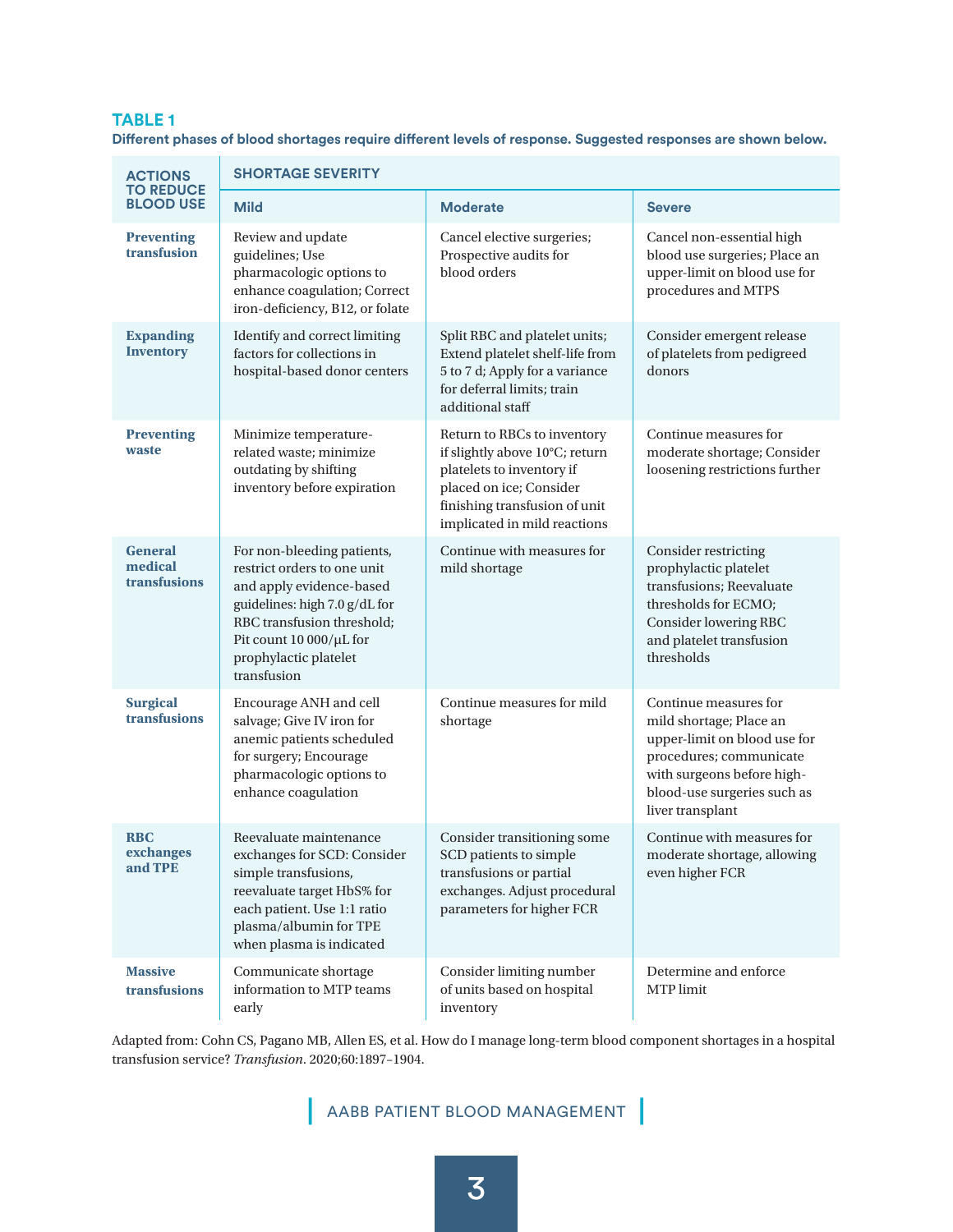If the shortage falls into the moderate category, additional options should be considered.<sup>5</sup> For example, the platelet inventory can be stretched by using point-of-release testing to extend a unit's shelf life from five to seven days.<sup>5</sup> Facilities can also consider simply extending the outdate by 12 hours to avoid wastage.<sup>5</sup> When a measure like this is taken in an emergency, it must be approved by the blood bank medical director (MD) and clearly documented.<sup>5</sup> If the MD chooses to apply this outdate extension more broadly then a Food and Drug Administration variance should be sought.<sup>5</sup> At this stage, consideration of postponement of all elective surgeries that involve blood use should be considered with continued implementation of ANH and/or intraoperative cell salvage during surgery.5

When the shortage becomes severe, some institutions may consider lowering the threshold for RBC transfusions from 7.0 to 6.5  $g/dL$  or lower in stable, asymptomatic patients.<sup>5</sup> This is outside of evidence-based practice and should be done only in consultation with other specialties (e.g., hematology, cardiology) on a patient-by-patient basis.<sup>5</sup> Similarly, platelet transfusion thresholds may need to be lowered below 10,000/ μL in non-bleeding patients, a practice that is already recommended in certain populations,<sup>7</sup> although in other groups it may increase the risk for a spontaneous hemorrhage.<sup>5</sup>

Massive transfusion protocols (MTPs) in this phase of a shortage are a difficult but critical area to address.<sup>5</sup> When a single patient uses a disproportionate amount of a dwindling resource, consideration must be given for the good of the larger community.<sup>5</sup> Ideally, hospital leadership should establish an ethics board, which should meet with surgeons, emergency room physicians and intensivists to develop thoughtful and realistic guidelines that can help with blood conservation efforts.<sup>5</sup> Plans that limit MTPs and other high blood use procedures are necessary.<sup>5</sup> Consideration of laboratory markers that could be used as futility indicators in massively transfused patients should be considered.<sup>8</sup> A recent study suggested that peak lactate  $\geq$ 10.0 mmol/L, nadir pH <7.00, and age >65 years were significantly associated with higher rates of in-hospital mortality among massively transfused patients.<sup>8</sup> The study authors suggested that incorporating these clinical parameters into a futility index for massive transfusions will be useful in situations where blood products are scarce and/or mortality may be unavoidable.<sup>8</sup>

#### **USE OF DATA SCIENCE TO OPTIMIZE INVENTORY**

When COVID-19 became a pandemic, BC and hospitals implemented business continuity plans (BCP).9 The pandemic resulted in decreased blood demand.9 Blood centers had the challenge of having adequate collections and inventory to meet hospital's orders during changing demands.<sup>9</sup> The blood center used its data science methodologies to develop a demand model (DM) that consisted of a time series-forecasting algorithm to predict future values on previously observed data.<sup>9</sup>

To adjust for impact of COVID-19, the model was optimized by a change point detection informed manual step function to reflect future decreases and increases in demand relative to the new environment.<sup>9</sup> Once the supply and demand ratios became imbalanced, collection goals were adjusted to bring inventory levels comfortably into equilibrium with the predicted demand.<sup>9</sup> In this particular scenario, the DM allowed collections at one blood center to be adjusted to bring inventory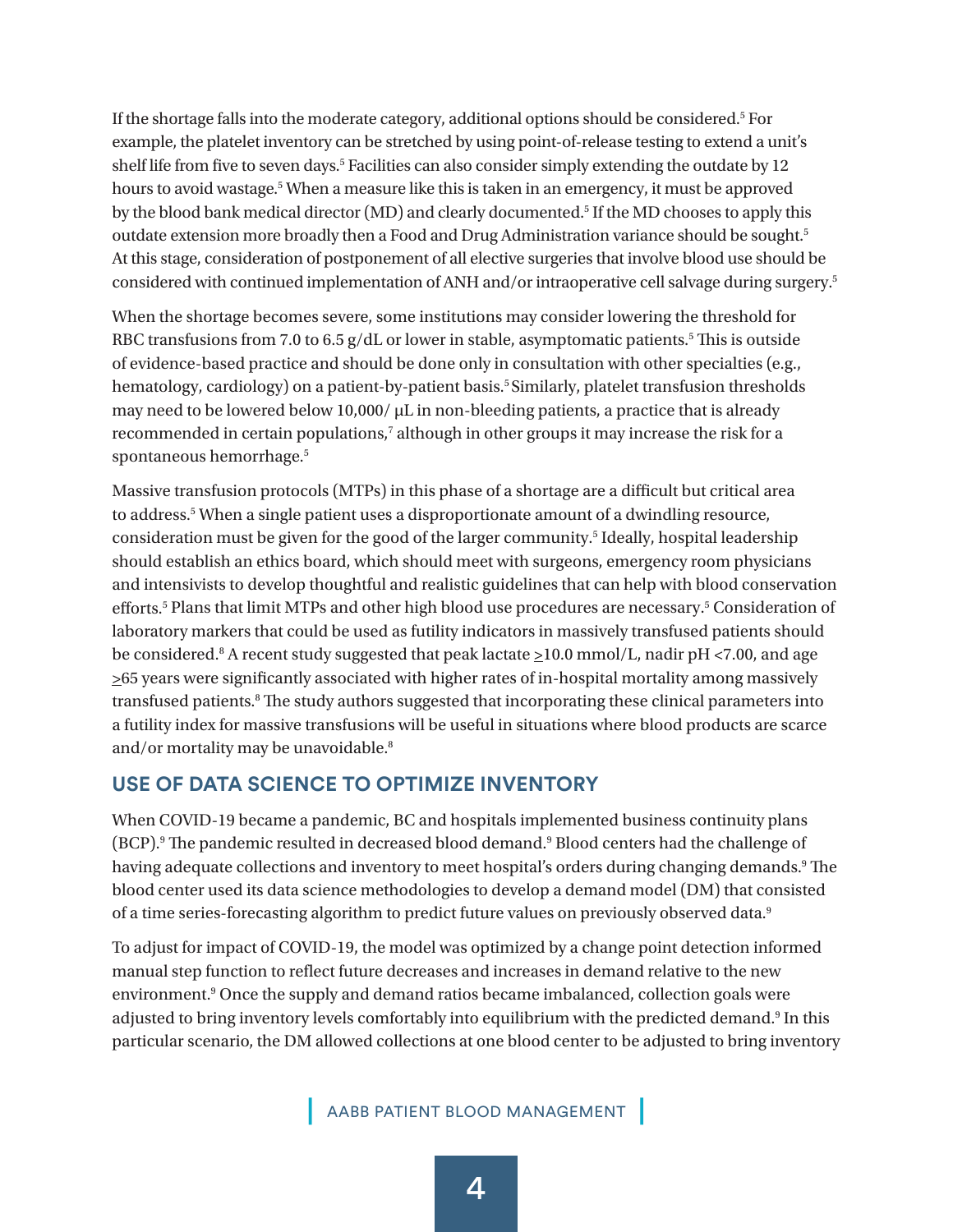levels into equilibrium with predicted demand reducing inventory by 11,244 units in 21 days and helped to ensure adequate supply when elective surgeries resumed.<sup>9</sup> DM at this blood center minimized RBC wastage to an average of 0.48% during 2020.<sup>9</sup> The authors concluded that the blood center nimbly adapted to rapidly changing donor conditions and transfusions though BCP and use of DM to ensure collections met orders while minimizing wastage.9

#### **REDUCING WASTAGE**

Finally, preventing blood wastage can conserve the blood supply without directly impacting a patient's care.<sup>5</sup> For RBCs and plasma, optimal usage of coolers, mobile refrigerators, and remote refrigerators can keep products within appropriate temperature ranges.<sup>5</sup> Following the precept of issuing one unit of RBCs at a time to nonbleeding patients minimizes the number of units that are returned out of temperature range.<sup>5</sup> For platelets and RBCs, shifting inventory that is near expiration from low volume to high-volume transfusion centers, when possible, where it is most likely to be used, increases efficiency.5 This might be done within a hospital system or between hospital systems as facilitated by a blood supplier.<sup>5</sup> Liquid plasma may also be considered for MTP especially in non-trauma hospitals since it has a much longer expiration (26 days with CPD anticoagulant) vs. thawed plasma (5 days).

# **ADDITIONAL STRATEGIES**

To reduce unnecessary usage during the COVID-19 pandemic, a provincial infographic in British Columbia, Canada, emphasizing evidence-based restrictive practices for transfusion and guidance regarding consequences and avoidance of iatrogenic anemia was developed and distributed to clinical departments and personnel involved in transfusion.10 The Emergency Operations Center provided a valuable method to disseminate essential communications to clinical stakeholders.10 Practices intended to directly limit unnecessary transfusions were developed, including best practice alerts in the electronic order entry systems for RBC transfusion orders and laboratory screening guidelines for prospective review of plasma or platelet orders falling outside of usual ordering practices for stable inpatients.10

Another option is to split platelet units. This should only occur during times of extreme platelet shortage, usually well below critical level, and when there is also an acute demand for platelet transfusion. This procedure requires MD approval. While the physicians treating patients may question why they are being offered a split platelet, when it is made clear that this is because of the available blood supply, the product in most cases is accepted. If there is an option of choosing which patients receive a split unit, the aim should be for more stable patients, inpatients (if possible), and patients who are very close to their stated platelet goal (Personal communication- J. Karp –  $02/17/2022$ ). An important point is that in the US the minimum apheresis dose of  $3x10^{11}$  platelets is higher than in most other nations, so that even if the product is split, the dose may be comparable to those administered in other countries.<sup>11</sup>